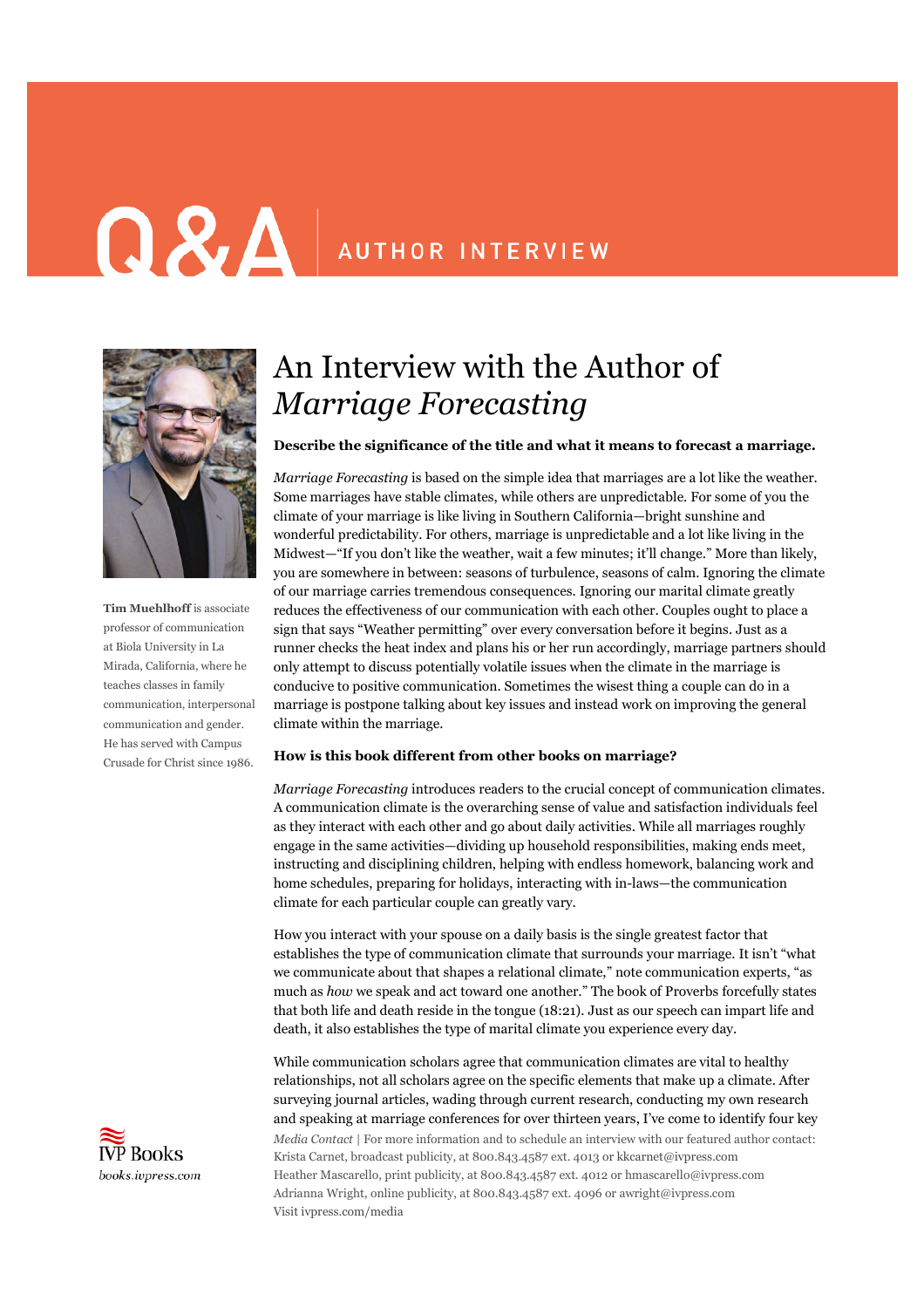## $\bf \Omega \, \bf \Sigma \, \Delta$ **AUTHOR INTERVIEW**



*Marriage Forecasting: Changing the Climate of Your Relationship One Conversation at a Time* 192 pages, paperback, 0- 8308-3841-4, \$15.00

elements of a communication climate: acknowledgment, trust, expectations and commitment.

*Marriage Forecasting* uniquely discusses three aspects seldom explored in books on marital communication:

First, what role does abuse—verbal, physical and emotional—play in shaping a marital climate? What steps should a spouse take if he or she identifies an abusive climate?

Second, the importance of couples calling a marital truce. A marital truce is *the decision to temporarily avoid controversial issues and overlook the offensive actions of each other as you seek to strengthen the overall climate of your marriage.*

Third, understanding how our climate with God impacts the climate with our spouse. C. S. Lewis writes: "Human beings can't make one another really happy for long. You cannot love a fellow creature fully till you love God." By learning to improve our climate with God, we'll learn to strengthen our marital climate with our spouses.

#### **What does it mean to take a climate reading of your marriage?**

There are three aspects to taking a read of your marital climate. First, determine how you feel about the climate. Second, imagine how your spouse feels. Third, check your perceptions with your spouse. *Marriage Forecasting* includes a series of questions exploring each of the aspects of a marital climate and allows the reader to judge the overall climate of the marriage and if the time is right to discuss crucial topics with his or her spouse. The writers of Proverbs state that a word spoken in the *right circumstances* at the *right time* is "like apples of gold in settings of silver" (25:11). The conditions in which you choose to speak, suggest these wise conversationalists, are just as important as what you say.

#### **What are a few different types of marriage climates?**

Some couples live in a climate that is perpetually chilly. They don't argue with each other, yet there isn't a sense of warmth or intimacy between them. They go about their daily routines and never really connect. Other couples exist in a climate that is stormy and filled with arguments. These couples can't seem to agree on anything, and talking about issues only seems to make matters worse. Others live in a climate that is partly cloudy where communication is fine so long as certain topics—finances, sex, schedules—are avoided. Like rain clouds, these topics hang over a marriage and threaten to disrupt intimacy if discussed. Then there are some couples we meet that seem to live in a state of never-ending sunshine. They seem to always be happy, affirming of one another and never utter a harsh word toward each other. The key for each of these couples is to understand how their climates formed and what it takes to maintain or alter them.



*Media Contact* | For more information and to schedule an interview with our featured author contact: Krista Carnet, broadcast publicity, at 800.843.4587 ext. 4013 or kkcarnet@ivpress.com Heather Mascarello, print publicity, at 800.843.4587 ext. 4012 or hmascarello@ivpress.com Adrianna Wright, online publicity, at 800.843.4587 ext. 4096 or awright@ivpress.com Visit ivpress.com/media